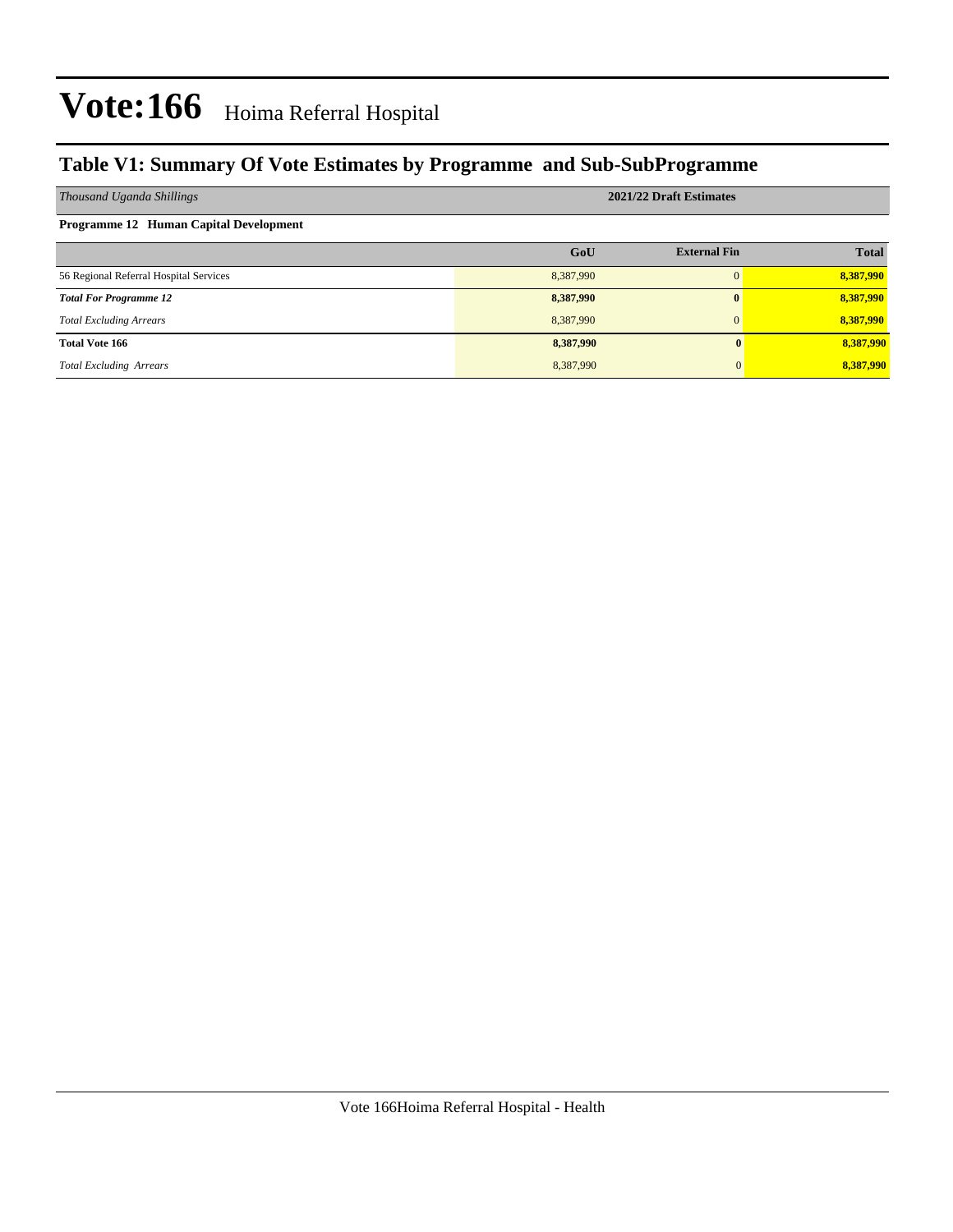### **Table V2: Summary Of Vote Estimates by Sub-SubProgramme,Department and Project**

| Thousand Uganda Shillings                                                 |                  | 2020/21 Approved Budget |                  |              |              | 2021/22 Draft Estimates       |              |
|---------------------------------------------------------------------------|------------------|-------------------------|------------------|--------------|--------------|-------------------------------|--------------|
| <b>Sub-SubProgramme 56 Regional Referral Hospital Services</b>            |                  |                         |                  |              |              |                               |              |
| <b>Recurrent Budget Estimates</b>                                         | <b>Wage</b>      | <b>Non-Wage</b>         | <b>AIA</b>       | <b>Total</b> | <b>Wage</b>  | <b>Non-Wage</b>               | <b>Total</b> |
| 01 Hoima Referral Hospital Services                                       | 6,198,322        | 2,153,852               | $\boldsymbol{0}$ | 8,352,174    | 6,198,322    | 1,880,939                     | 8,079,261    |
| 02 Hoima Referral Hospital Internal Audit                                 | $\mathbf{0}$     | 8,000                   | $\mathbf{0}$     | 8,000        | $\mathbf{0}$ | 8,000                         | 8,000        |
| 03 Hoima Regional Maintenance                                             | $\overline{0}$   | 100,729                 | $\mathbf{0}$     | 100,729      | $\mathbf{0}$ | 100,729                       | 100,729      |
| <b>Total Recurrent Budget Estimates for Sub-</b><br><b>SubProgramme</b>   | 6,198,322        | 2,262,582               | $\bf{0}$         | 8,460,904    | 6,198,322    | 1,989,668                     | 8,187,990    |
| Development Budget Estimates                                              | <b>GoU Dev't</b> | <b>External Fin</b>     | <b>AIA</b>       | <b>Total</b> |              | <b>GoU Dev't External Fin</b> | <b>Total</b> |
| 1584 Retooling of Hoima Regional Referral Hospital                        | 200,000          | $\mathbf{0}$            | $\mathbf{0}$     | 200,000      | 200,000      | $\overline{0}$                | 200,000      |
| <b>Total Development Budget Estimates for Sub-</b><br><b>SubProgramme</b> | 200,000          | $\bf{0}$                | $\bf{0}$         | 200,000      | 200,000      | $\mathbf{0}$                  | 200,000      |
|                                                                           | GoU              | <b>External Fin</b>     | <b>AIA</b>       | <b>Total</b> | GoU          | <b>External Fin</b>           | <b>Total</b> |
| <b>Total For Sub-SubProgramme 56</b>                                      | 8,660,904        | $\mathbf{0}$            | $\bf{0}$         | 8,660,904    | 8,387,990    | $\bf{0}$                      | 8,387,990    |
| <b>Total Excluding Arrears</b>                                            | 8,606,184        | 0                       | $\overline{0}$   | 8,606,184    | 8,387,990    | $\mathbf{0}$                  | 8,387,990    |
| <b>Total Vote 166</b>                                                     | 8,660,904        | $\bf{0}$                | $\bf{0}$         | 8,660,904    | 8,387,990    | $\bf{0}$                      | 8,387,990    |
| <b>Total Excluding Arrears</b>                                            | 8,606,184        | $\theta$                | $\mathbf{0}$     | 8,606,184    | 8,387,990    | $\mathbf{0}$                  | 8,387,990    |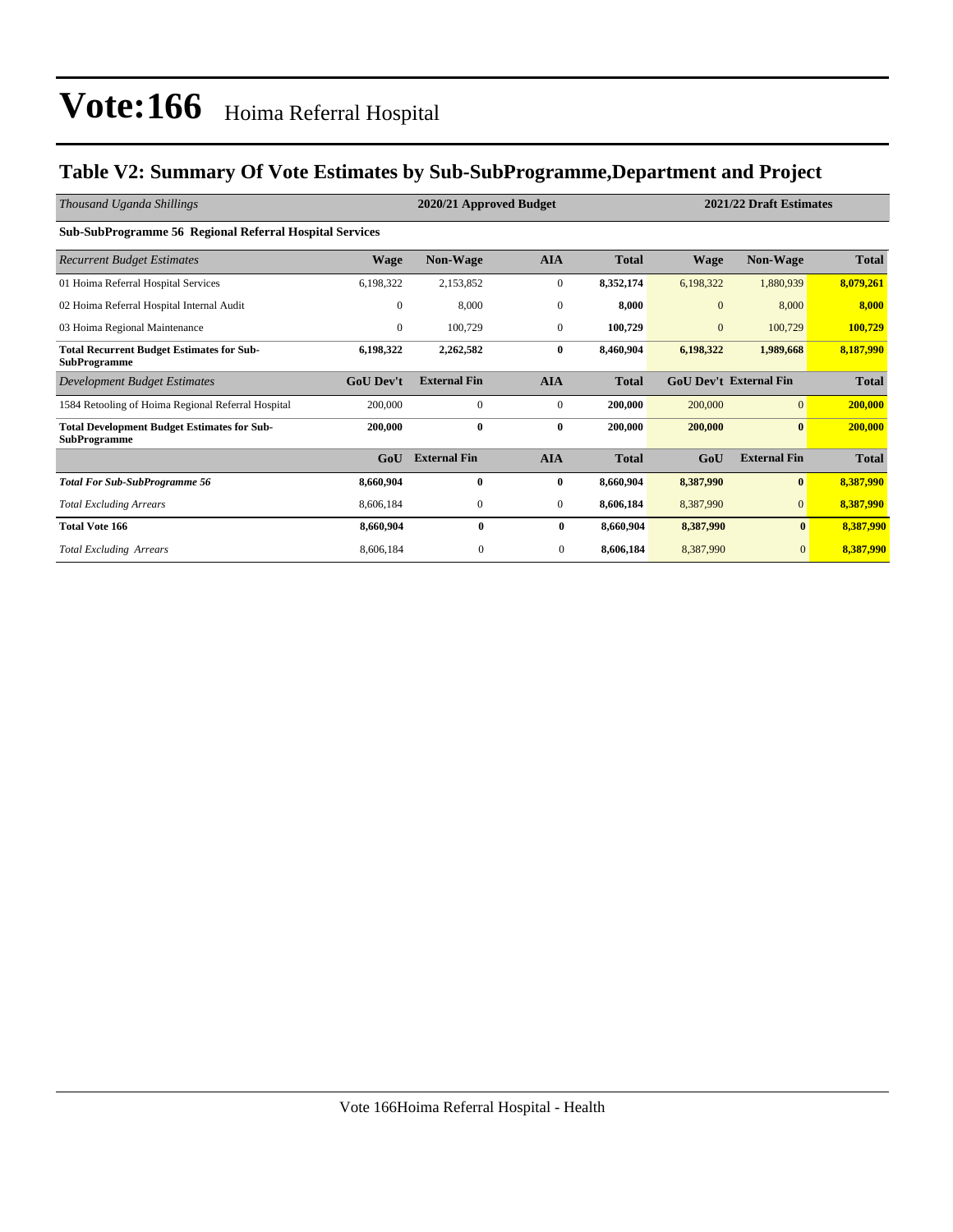### **Table V3: Summary Vote Estimates by Item**

| Thousand Uganda Shillings                                   |                  | 2020/21 Approved Budget |          |                  | 2021/22 Draft Estimates |              |               |  |
|-------------------------------------------------------------|------------------|-------------------------|----------|------------------|-------------------------|--------------|---------------|--|
|                                                             | GoU              | External Fin            | AIA      | <b>Total</b>     | GoU                     | External Fin | <b>Total</b>  |  |
| <b>Employees, Goods and Services (Outputs Provided)</b>     | 8,506,184        | $\bf{0}$                | $\bf{0}$ | 8,506,184        | 8,187,990               | $\pmb{0}$    | 8,187,990     |  |
| 211101 General Staff Salaries                               | 6,198,322        | $\bf{0}$                | $\bf{0}$ | 6,198,322        | 6,198,322               | $\bf{0}$     | 6,198,322     |  |
| 211103 Allowances (Inc. Casuals, Temporary)                 | 200,000          | $\bf{0}$                | 0        | 200,000          | 206,000                 | $\bf{0}$     | 206,000       |  |
| 212102 Pension for General Civil Service                    | 437,441          | $\bf{0}$                | 0        | 437,441          | 498,641                 | $\bf{0}$     | 498,641       |  |
| 213001 Medical expenses (To employees)                      | 14,000           | $\bf{0}$                | 0        | 14,000           | 14,000                  | $\bf{0}$     | 14,000        |  |
| 213002 Incapacity, death benefits and funeral expenses      | 9,982            | $\bf{0}$                | 0        | 9,982            | 9,000                   | $\bf{0}$     | 9,000         |  |
| 213004 Gratuity Expenses                                    | 385,379          | $\bf{0}$                | 0        | 385,379          | 105,986                 | $\bf{0}$     | 105,986       |  |
| 221001 Advertising and Public Relations                     | 14,000           | $\bf{0}$                | $\bf{0}$ | 14,000           | 14,000                  | $\bf{0}$     | <b>14,000</b> |  |
| 221002 Workshops and Seminars                               | 20,000           | $\bf{0}$                | 0        | 20,000           | $\bf{0}$                | $\bf{0}$     | $\bf{0}$      |  |
| 221003 Staff Training                                       | 8,000            | $\bf{0}$                | 0        | 8,000            | $\bf{0}$                | $\bf{0}$     | $\bf{0}$      |  |
| 221008 Computer supplies and Information Technology<br>(TT) | 2,000            | $\bf{0}$                | 0        | 2,000            | 2,000                   | $\bf{0}$     | 2,000         |  |
| 221009 Welfare and Entertainment                            | 23,000           | $\bf{0}$                | $\bf{0}$ | 23,000           | $\bf{0}$                | $\bf{0}$     | $\bf{0}$      |  |
| 221010 Special Meals and Drinks                             | 59,000           | $\bf{0}$                | 0        | 59,000           | $\bf{0}$                | $\bf{0}$     | $\bf{0}$      |  |
| 221011 Printing, Stationery, Photocopying and Binding       | 86,000           | $\bf{0}$                | $\bf{0}$ | 86,000           | 82,000                  | $\bf{0}$     | 82,000        |  |
| 221012 Small Office Equipment                               | 6,000            | $\bf{0}$                | 0        | 6,000            | 6,000                   | $\bf{0}$     | 6,000         |  |
| 221016 IFMS Recurrent costs                                 | $\bf{0}$         | $\bf{0}$                | $\bf{0}$ | $\boldsymbol{0}$ | 6,000                   | $\bf{0}$     | 6,000         |  |
| 221020 IPPS Recurrent Costs                                 | 4,000            | $\bf{0}$                | $\bf{0}$ | 4,000            | 16,815                  | $\bf{0}$     | 16,815        |  |
| 222001 Telecommunications                                   | 14,000           | $\bf{0}$                | $\bf{0}$ | 14,000           | 14,000                  | $\bf{0}$     | 14,000        |  |
| 222003 Information and communications technology<br>(ICT)   | 10,000           | $\bf{0}$                | $\bf{0}$ | 10,000           | $\bf{0}$                | $\bf{0}$     | $\bf{0}$      |  |
| 223004 Guard and Security services                          | 16,000           | $\bf{0}$                | $\bf{0}$ | 16,000           | 16,000                  | $\bf{0}$     | 16,000        |  |
| 223005 Electricity                                          | 183,368          | $\bf{0}$                | $\bf{0}$ | 183,368          | 135,437                 | $\bf{0}$     | 135,437       |  |
| 223006 Water                                                | 100,000          | $\bf{0}$                | $\bf{0}$ | 100,000          | 100,000                 | $\bf{0}$     | 100,000       |  |
| 223007 Other Utilities- (fuel, gas, firewood, charcoal)     | 3,000            | $\bf{0}$                | $\bf{0}$ | 3,000            | 13,000                  | $\bf{0}$     | <b>13,000</b> |  |
| 224001 Medical Supplies                                     | 63,550           | $\bf{0}$                | $\bf{0}$ | 63,550           | 63,550                  | $\bf{0}$     | 63,550        |  |
| 224004 Cleaning and Sanitation                              | 138,379          | $\bf{0}$                | $\bf{0}$ | 138,379          | 138,379                 | $\bf{0}$     | 138,379       |  |
| 224005 Uniforms, Beddings and Protective Gear               | 10,000           | $\bf{0}$                | $\bf{0}$ | 10,000           | 10,000                  | $\bf{0}$     | 10,000        |  |
| 224010 Food Supplies                                        | $\boldsymbol{0}$ | $\bf{0}$                | $\bf{0}$ | $\bf{0}$         | 64,698                  | $\bf{0}$     | 64,698        |  |
| 225001 Consultancy Services- Short term                     | 100,000          | 0                       | $\bf{0}$ | 100,000          | $\bf{0}$                | $\bf{0}$     | $\bf{0}$      |  |
| 226002 Licenses                                             | 4,729            | $\bf{0}$                | $\bf{0}$ | 4,729            | 4,729                   | $\bf{0}$     | 4,729         |  |
| 227001 Travel inland                                        | 77,000           | $\bf{0}$                | $\bf{0}$ | 77,000           | 89,000                  | $\bf{0}$     | 89,000        |  |
| 227004 Fuel, Lubricants and Oils                            | 100,000          | $\bf{0}$                | $\bf{0}$ | 100,000          | 108,400                 | $\bf{0}$     | 108,400       |  |
| 228001 Maintenance - Civil                                  | 60,000           | $\bf{0}$                | $\bf{0}$ | 60,000           | 68,000                  | $\bf{0}$     | 68,000        |  |
| 228002 Maintenance - Vehicles                               | 49,000           | $\bf{0}$                | $\bf{0}$ | 49,000           | 70,000                  | $\bf{0}$     | 70,000        |  |
| 228003 Maintenance – Machinery, Equipment $\&$<br>Furniture | 104,034          | $\bf{0}$                | 0        | 104,034          | 104,034                 | $\bf{0}$     | 104,034       |  |
| 228004 Maintenance - Other                                  | 6,000            | $\bf{0}$                | $\bf{0}$ | 6,000            | 30,000                  | $\bf{0}$     | 30,000        |  |
| <b>Investment</b> (Capital Purchases)                       | 100,000          | $\bf{0}$                | $\bf{0}$ | 100,000          | 200,000                 | $\bf{0}$     | 200,000       |  |

Vote 166Hoima Referral Hospital - Health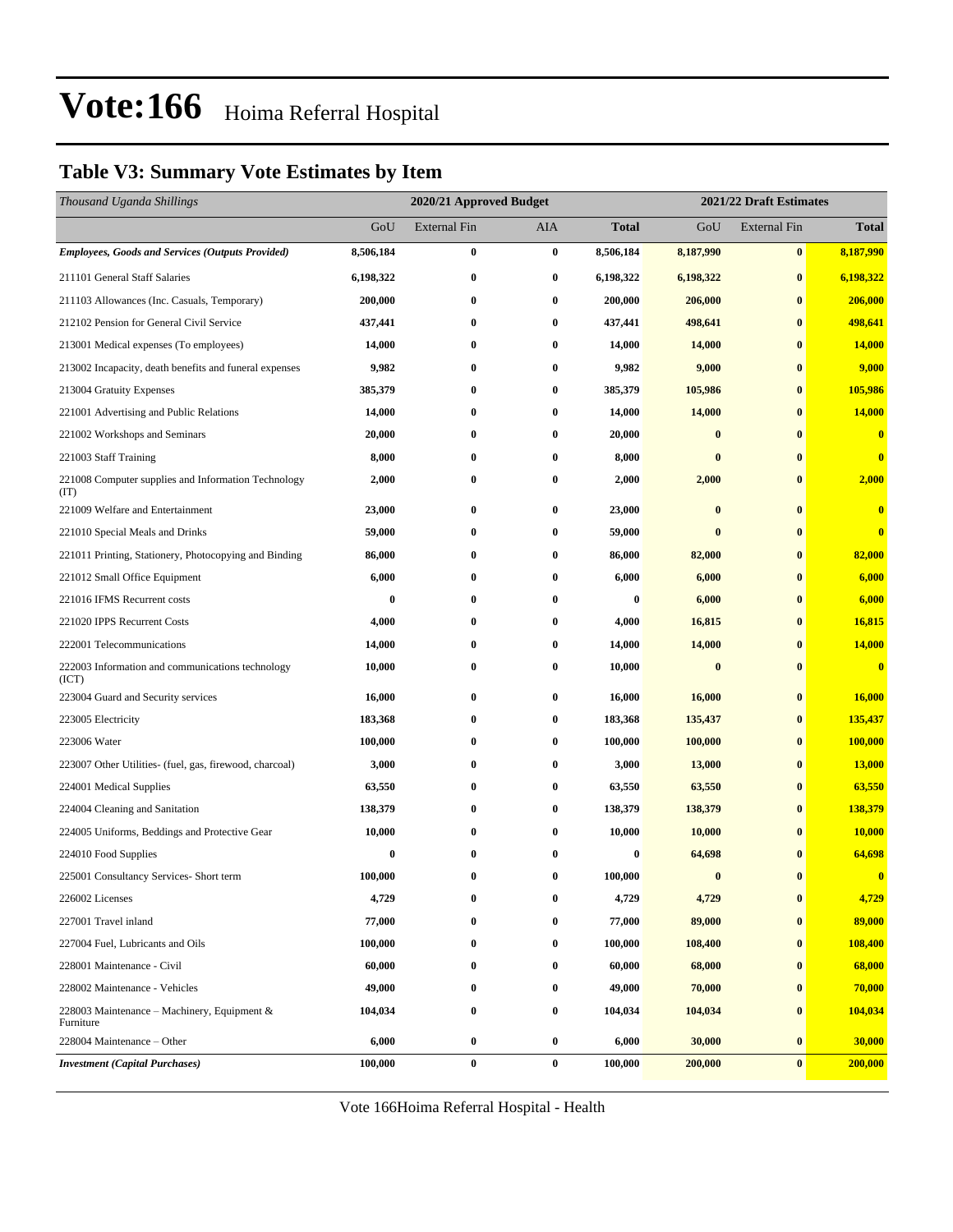| 312102 Residential Buildings           | $\bf{0}$  | $\bf{0}$     | $\mathbf{0}$ | 0         | 100,000      | $\mathbf{0}$ | 100,000                 |
|----------------------------------------|-----------|--------------|--------------|-----------|--------------|--------------|-------------------------|
| 312211 Office Equipment                | 20.000    | $\bf{0}$     | $\mathbf{0}$ | 20,000    | 28,000       | $\mathbf{0}$ | 28,000                  |
| 312212 Medical Equipment               | 80,000    | $\bf{0}$     | $\bf{0}$     | 80.000    | 72,000       | $\mathbf{0}$ | 72,000                  |
| <b>Arrears</b>                         | 54,720    | $\bf{0}$     | $\bf{0}$     | 54,720    | $\mathbf{0}$ | $\mathbf{0}$ | $\overline{\mathbf{0}}$ |
| 321614 Electricity arrears (Budgeting) | 54,720    | $\bf{0}$     | $\mathbf{0}$ | 54,720    | $\bf{0}$     | $\mathbf{0}$ | $\mathbf{0}$            |
| <b>Grand Total Vote 166</b>            | 8,660,904 | $\bf{0}$     | $\mathbf{0}$ | 8.660.904 | 8,387,990    | $\mathbf{0}$ | 8,387,990               |
| <b>Total Excluding Arrears</b>         | 8,606,184 | $\mathbf{0}$ | $\mathbf{0}$ | 8.606.184 | 8,387,990    | $\mathbf{0}$ | 8,387,990               |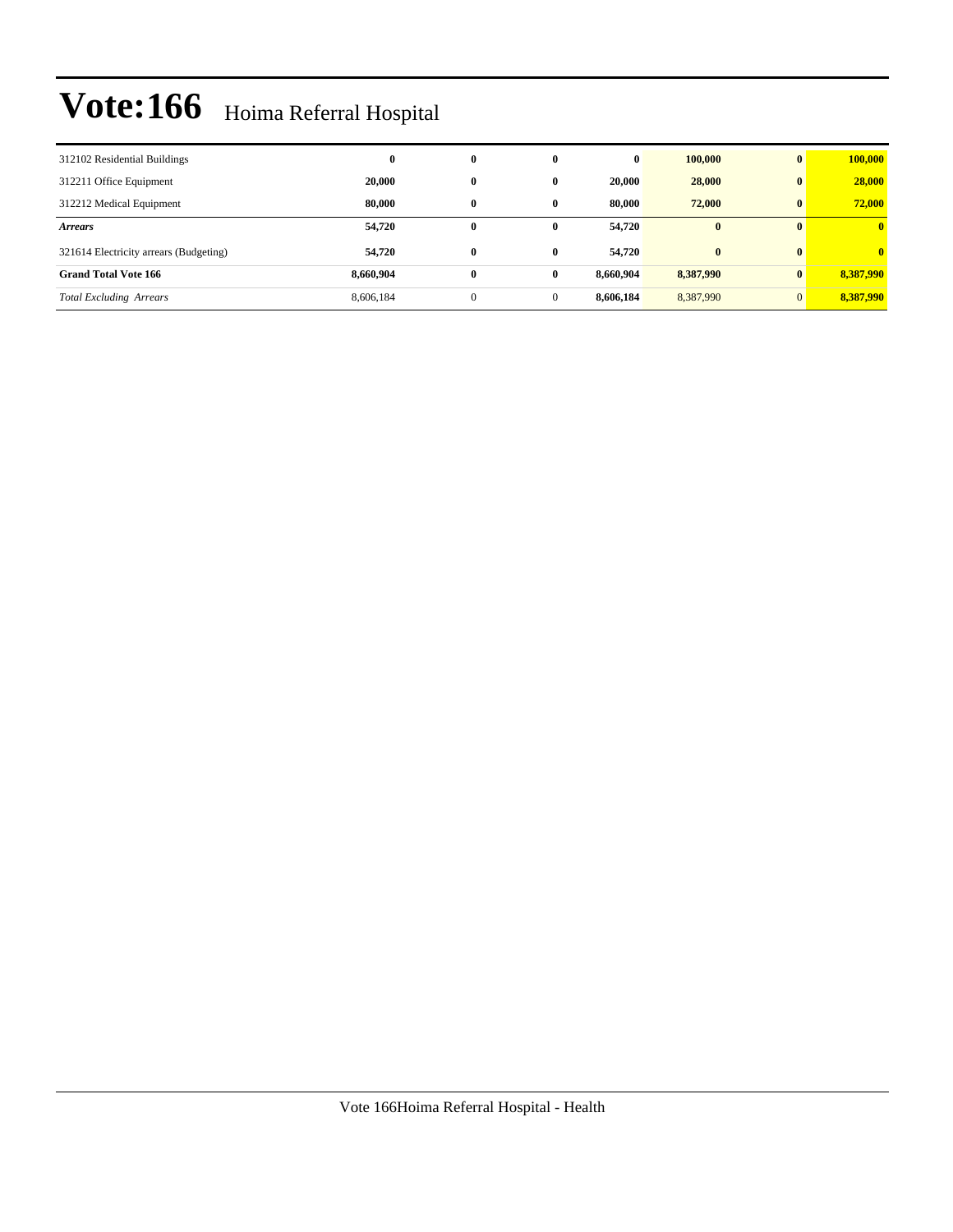### **Table V4: Detailed Estimates by Sub-SubProgramme, Department,Project and Output and Item**

#### *Sub-SubProgrammme 56 Regional Referral Hospital Services*

*Recurrent Budget Estimates*

#### **Department 01 Hoima Referral Hospital Services**

| Thousand Uganda Shillings                                                 |                       | 2020/21 Approved Budget |                  |              | 2021/22 Draft Estimates |                |              |  |
|---------------------------------------------------------------------------|-----------------------|-------------------------|------------------|--------------|-------------------------|----------------|--------------|--|
| <b>Outputs Provided</b>                                                   | Wage                  | Non Wage                | AIA              | <b>Total</b> | Wage                    | Non Wage       | <b>Total</b> |  |
| <b>Budget Output 085601 Inpatient services</b>                            |                       |                         |                  |              |                         |                |              |  |
| 211101 General Staff Salaries                                             | 6,198,322             | $\overline{0}$          | $\mathbf{0}$     | 6,198,322    | 6,198,322               | $\overline{0}$ | 6,198,322    |  |
| 211103 Allowances (Inc. Casuals, Temporary)                               | $\boldsymbol{0}$      | 5,000                   | $\mathbf{0}$     | 5,000        | $\boldsymbol{0}$        | 5,000          | 5,000        |  |
| 221010 Special Meals and Drinks                                           | $\boldsymbol{0}$      | 32,400                  | $\mathbf{0}$     | 32,400       | $\mathbf{0}$            | $\overline{0}$ | $\mathbf{0}$ |  |
| 221011 Printing, Stationery, Photocopying and Binding                     | $\boldsymbol{0}$      | 10,000                  | $\mathbf{0}$     | 10,000       | $\boldsymbol{0}$        | 10,000         | 10,000       |  |
| 223005 Electricity                                                        | $\boldsymbol{0}$      | 48,000                  | $\mathbf{0}$     | 48,000       | $\mathbf{0}$            | 48,000         | 48,000       |  |
| 223006 Water                                                              | $\overline{0}$        | 48,000                  | $\mathbf{0}$     | 48,000       | $\mathbf{0}$            | 48,000         | 48,000       |  |
| 224004 Cleaning and Sanitation                                            | $\boldsymbol{0}$      | 5,000                   | $\mathbf{0}$     | 5,000        | $\mathbf{0}$            | 5,000          | 5,000        |  |
| 227004 Fuel, Lubricants and Oils                                          | $\mathbf{0}$          | 5,756                   | $\mathbf{0}$     | 5,756        | $\mathbf{0}$            | 6,156          | 6,156        |  |
| 224010 Food Supplies                                                      | $\mathbf{0}$          | $\overline{0}$          | $\overline{0}$   | $\bf{0}$     | $\overline{0}$          | 32,000         | 32,000       |  |
| <b>Total Cost of Budget Output 01</b>                                     | 6,198,322             | 154,156                 | 0                | 6,352,478    | 6,198,322               | 154,156        | 6,352,478    |  |
| <b>Budget Output 085602 Outpatient services</b>                           |                       |                         |                  |              |                         |                |              |  |
| 211103 Allowances (Inc. Casuals, Temporary)                               | $\boldsymbol{0}$      | 24,000                  | $\mathbf{0}$     | 24,000       | $\mathbf{0}$            | 30,000         | 30,000       |  |
| 213001 Medical expenses (To employees)                                    | $\mathbf{0}$          | 3,000                   | $\overline{0}$   | 3,000        | $\overline{0}$          | 3,000          | 3,000        |  |
| 213002 Incapacity, death benefits and funeral expenses                    | $\boldsymbol{0}$      | 2,000                   | $\mathbf{0}$     | 2,000        | $\mathbf{0}$            | 2,000          | 2,000        |  |
| 221002 Workshops and Seminars                                             | $\boldsymbol{0}$      | 3,000                   | $\mathbf{0}$     | 3,000        | $\mathbf{0}$            | $\overline{0}$ | $\bf{0}$     |  |
| 221009 Welfare and Entertainment                                          | $\boldsymbol{0}$      | 8,000                   | $\boldsymbol{0}$ | 8,000        | $\boldsymbol{0}$        | $\mathbf{0}$   | $\bf{0}$     |  |
| 221011 Printing, Stationery, Photocopying and Binding                     | $\boldsymbol{0}$      | 12,000                  | $\mathbf{0}$     | 12,000       | $\mathbf{0}$            | 8,000          | 8,000        |  |
| 222001 Telecommunications                                                 | $\boldsymbol{0}$      | 6,000                   | $\mathbf 0$      | 6,000        | $\mathbf{0}$            | 6,000          | 6,000        |  |
| 223005 Electricity                                                        | $\boldsymbol{0}$      | 20,000                  | $\mathbf{0}$     | 20,000       | $\boldsymbol{0}$        | 20,000         | 20,000       |  |
| 223006 Water                                                              | $\boldsymbol{0}$      | 20,000                  | $\mathbf{0}$     | 20,000       | $\mathbf{0}$            | 20,000         | 20,000       |  |
| 224004 Cleaning and Sanitation                                            | $\mathbf{0}$          | 20,000                  | $\overline{0}$   | 20,000       | $\overline{0}$          | 20,000         | 20,000       |  |
| 227001 Travel inland                                                      | $\boldsymbol{0}$      | 10,000                  | $\mathbf{0}$     | 10,000       | $\mathbf{0}$            | $\overline{0}$ | $\bf{0}$     |  |
| 227004 Fuel, Lubricants and Oils                                          | $\overline{0}$        | $\boldsymbol{0}$        | $\mathbf{0}$     | $\bf{0}$     | $\mathbf{0}$            | 3,000          | 3,000        |  |
| 228001 Maintenance - Civil                                                | $\boldsymbol{0}$      | 12,000                  | $\boldsymbol{0}$ | 12,000       | $\boldsymbol{0}$        | 20,000         | 20,000       |  |
| 228002 Maintenance - Vehicles                                             | $\boldsymbol{0}$      | 10,000                  | $\mathbf{0}$     | 10,000       | $\mathbf{0}$            | 18,000         | 18,000       |  |
| <b>Total Cost of Budget Output 02</b>                                     | $\theta$              | 150,000                 | $\theta$         | 150,000      | $\boldsymbol{\theta}$   | 150,000        | 150,000      |  |
| Budget Output 085603 Medicines and health supplies procured and dispensed |                       |                         |                  |              |                         |                |              |  |
| 224001 Medical Supplies                                                   | $\boldsymbol{0}$      | 63,550                  | $\mathbf{0}$     | 63,550       | $\mathbf{0}$            | 63,550         | 63,550       |  |
| <b>Total Cost of Budget Output 03</b>                                     | $\boldsymbol{\theta}$ | 63,550                  | $\theta$         | 63,550       | $\boldsymbol{\theta}$   | 63,550         | 63,550       |  |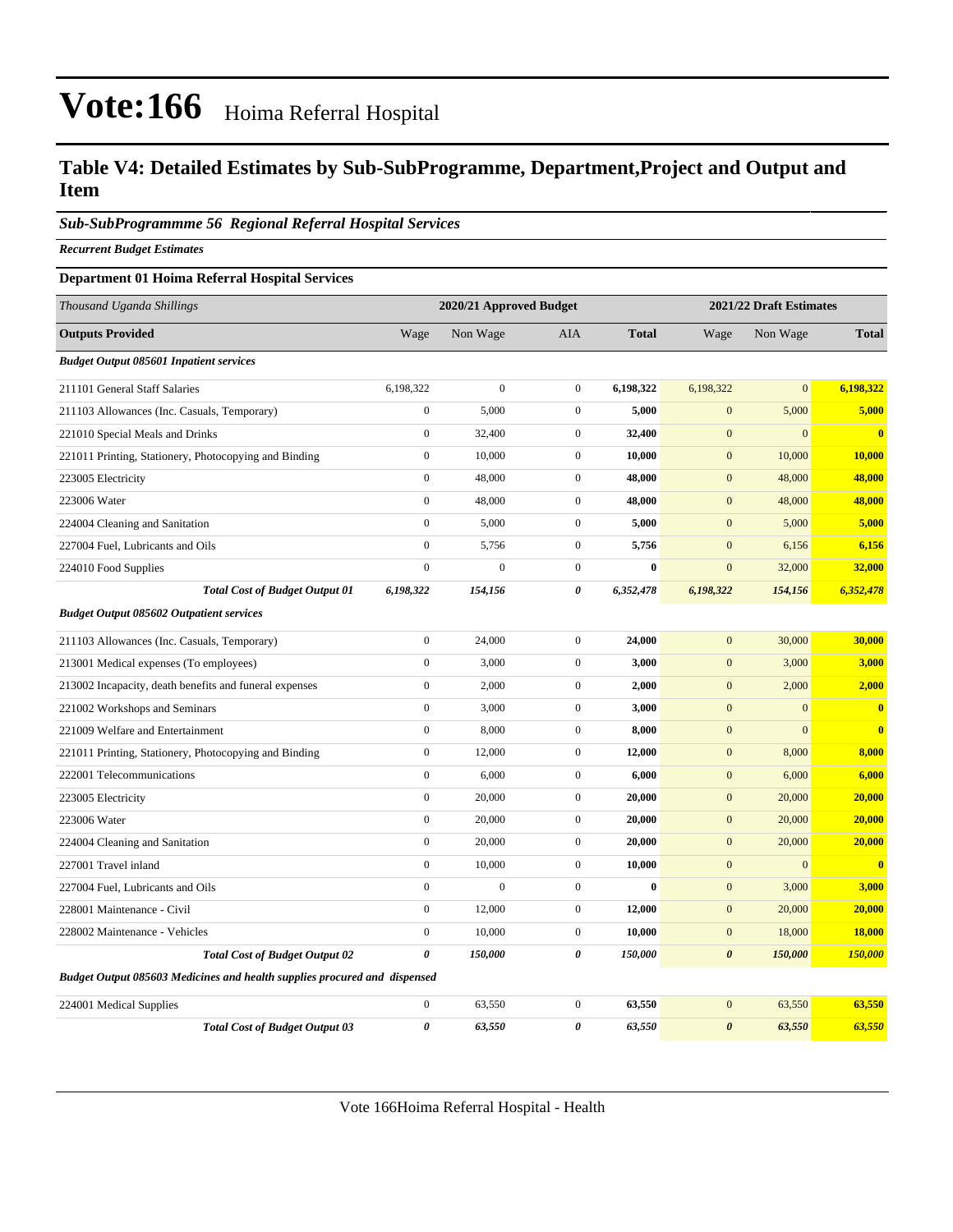#### *Budget Output 085604 Diagnostic services*

| 211103 Allowances (Inc. Casuals, Temporary)                          | $\boldsymbol{0}$      | 10,000           | $\mathbf{0}$     | 10,000       | 10,000<br>$\mathbf{0}$               | 10,000           |
|----------------------------------------------------------------------|-----------------------|------------------|------------------|--------------|--------------------------------------|------------------|
| 213001 Medical expenses (To employees)                               | $\boldsymbol{0}$      | 5,000            | $\overline{0}$   | 5,000        | $\mathbf{0}$<br>5,000                | 5,000            |
| 213002 Incapacity, death benefits and funeral expenses               | $\boldsymbol{0}$      | 3,000            | $\mathbf{0}$     | 3,000        | $\mathbf{0}$<br>3,000                | 3,000            |
| 221009 Welfare and Entertainment                                     | $\boldsymbol{0}$      | 6,000            | $\mathbf{0}$     | 6,000        | $\boldsymbol{0}$<br>$\mathbf{0}$     | $\bf{0}$         |
| 221010 Special Meals and Drinks                                      | $\boldsymbol{0}$      | 10,000           | $\mathbf{0}$     | 10,000       | $\mathbf{0}$<br>$\mathbf{0}$         | $\bf{0}$         |
| 221011 Printing, Stationery, Photocopying and Binding                | $\boldsymbol{0}$      | 12,000           | $\mathbf{0}$     | 12,000       | $\mathbf{0}$<br>12,000               | 12,000           |
| 221016 IFMS Recurrent costs                                          | $\boldsymbol{0}$      | $\boldsymbol{0}$ | $\mathbf{0}$     | $\bf{0}$     | $\mathbf{0}$<br>6,000                | 6,000            |
| 222001 Telecommunications                                            | $\boldsymbol{0}$      | 8,000            | $\mathbf{0}$     | 8,000        | $\mathbf{0}$<br>8,000                | 8,000            |
| 223005 Electricity                                                   | $\boldsymbol{0}$      | 10,000           | $\mathbf{0}$     | 10,000       | $\mathbf{0}$<br>10,000               | <b>10,000</b>    |
| 223006 Water                                                         | $\mathbf{0}$          | 20,000           | $\mathbf{0}$     | 20,000       | $\mathbf{0}$<br>20,000               | 20,000           |
| 224004 Cleaning and Sanitation                                       | $\boldsymbol{0}$      | 40,000           | $\mathbf{0}$     | 40,000       | $\mathbf{0}$<br>40,000               | 40,000           |
| 227001 Travel inland                                                 | $\boldsymbol{0}$      | 20,000           | $\mathbf{0}$     | 20,000       | $\mathbf{0}$<br>20,000               | 20,000           |
| 227004 Fuel, Lubricants and Oils                                     | $\boldsymbol{0}$      | 20,000           | $\mathbf{0}$     | 20,000       | $\mathbf{0}$<br>20,000               | 20,000           |
| 228003 Maintenance – Machinery, Equipment & Furniture                | $\boldsymbol{0}$      | 12,000           | $\mathbf{0}$     | 12,000       | $\mathbf{0}$<br>12,000               | <b>12,000</b>    |
| 224010 Food Supplies                                                 | $\boldsymbol{0}$      | $\mathbf{0}$     | $\mathbf{0}$     | $\mathbf{0}$ | $\mathbf{0}$<br>10,000               | 10,000           |
| <b>Total Cost of Budget Output 04</b>                                | $\boldsymbol{\theta}$ | 176,000          | 0                | 176,000      | $\boldsymbol{\theta}$<br>176,000     | 176,000          |
| <b>Budget Output 085605 Hospital Management and support services</b> |                       |                  |                  |              |                                      |                  |
| 211103 Allowances (Inc. Casuals, Temporary)                          | $\boldsymbol{0}$      | 20,000           | $\mathbf{0}$     | 20,000       | $\mathbf{0}$<br>20,000               | 20,000           |
| 212102 Pension for General Civil Service                             | $\boldsymbol{0}$      | 437,441          | $\mathbf{0}$     | 437,441      | $\mathbf{0}$<br>498,641              | 498,641          |
| 213001 Medical expenses (To employees)                               | $\boldsymbol{0}$      | 6,000            | $\mathbf{0}$     | 6,000        | $\mathbf{0}$<br>6,000                | 6,000            |
| 213002 Incapacity, death benefits and funeral expenses               | $\boldsymbol{0}$      | 982              | $\mathbf{0}$     | 982          | $\mathbf{0}$<br>$\mathbf{0}$         | $\bf{0}$         |
| 213004 Gratuity Expenses                                             | $\boldsymbol{0}$      | 385,379          | $\mathbf{0}$     | 385,379      | $\mathbf{0}$<br>105,986              | 105,986          |
| 221001 Advertising and Public Relations                              | $\mathbf{0}$          | 4,000            | $\mathbf{0}$     | 4,000        | $\mathbf{0}$<br>4,000                | 4,000            |
| 221008 Computer supplies and Information Technology (IT)             | $\boldsymbol{0}$      | 2,000            | $\mathbf{0}$     | 2,000        | $\mathbf{0}$<br>2,000                | 2,000            |
| 221020 IPPS Recurrent Costs                                          | $\mathbf{0}$          | $\boldsymbol{0}$ | $\overline{0}$   | $\bf{0}$     | $\mathbf{0}$<br>12,815               | <b>12,815</b>    |
| 223005 Electricity                                                   | $\mathbf{0}$          | 99,368           | $\mathbf{0}$     | 99,368       | $\mathbf{0}$<br>51,437               | 51,437           |
| 223006 Water                                                         | $\boldsymbol{0}$      | 12,000           | $\mathbf{0}$     | 12,000       | $\mathbf{0}$<br>12,000               | 12,000           |
| 224004 Cleaning and Sanitation                                       | $\boldsymbol{0}$      | 60,000           | $\mathbf{0}$     | 60,000       | $\mathbf{0}$<br>60,000               | 60,000           |
| 227004 Fuel, Lubricants and Oils                                     | $\boldsymbol{0}$      | 9,122            | $\mathbf{0}$     | 9,122        | 9,122<br>$\mathbf{0}$                | 9,122            |
| 228002 Maintenance - Vehicles                                        | $\boldsymbol{0}$      | 18,000           | $\mathbf{0}$     | 18,000       | $\mathbf{0}$<br>18,000               | <b>18,000</b>    |
| <b>Total Cost of Budget Output 05</b>                                | 0                     | 1,054,292        | 0                | 1,054,292    | $\boldsymbol{\theta}$<br>800,000     | 800,000          |
| <b>Budget Output 085606 Prevention and rehabilitation services</b>   |                       |                  |                  |              |                                      |                  |
| 211103 Allowances (Inc. Casuals, Temporary)                          | $\boldsymbol{0}$      | 103,000          | $\boldsymbol{0}$ | 103,000      | $\mathbf{0}$<br>103,000              | 103,000          |
| 221001 Advertising and Public Relations                              | $\boldsymbol{0}$      | 10,000           | $\boldsymbol{0}$ | 10,000       | $\mathbf{0}$<br>10,000               | 10,000           |
| 221002 Workshops and Seminars                                        | $\boldsymbol{0}$      | 16,000           | $\boldsymbol{0}$ | 16,000       | $\mathbf{0}$<br>$\mathbf{0}$         | $\bf{0}$         |
| 221003 Staff Training                                                | $\boldsymbol{0}$      | 8,000            | $\boldsymbol{0}$ | 8,000        | $\boldsymbol{0}$<br>$\boldsymbol{0}$ | $\boldsymbol{0}$ |
| 221009 Welfare and Entertainment                                     | $\boldsymbol{0}$      | 7,000            | $\boldsymbol{0}$ | 7,000        | $\mathbf{0}$<br>$\mathbf{0}$         | $\mathbf{0}$     |
| 221010 Special Meals and Drinks                                      | $\boldsymbol{0}$      | 4,600            | $\boldsymbol{0}$ | 4,600        | $\boldsymbol{0}$<br>$\mathbf{0}$     | $\bf{0}$         |
| 221011 Printing, Stationery, Photocopying and Binding                | $\boldsymbol{0}$      | 30,000           | $\boldsymbol{0}$ | 30,000       | 30,000<br>$\boldsymbol{0}$           | 30,000           |
| 221012 Small Office Equipment                                        | $\boldsymbol{0}$      | 6,000            | $\boldsymbol{0}$ | 6,000        | $\mathbf{0}$<br>6,000                | 6,000            |
|                                                                      |                       |                  |                  |              |                                      |                  |

Vote 166Hoima Referral Hospital - Health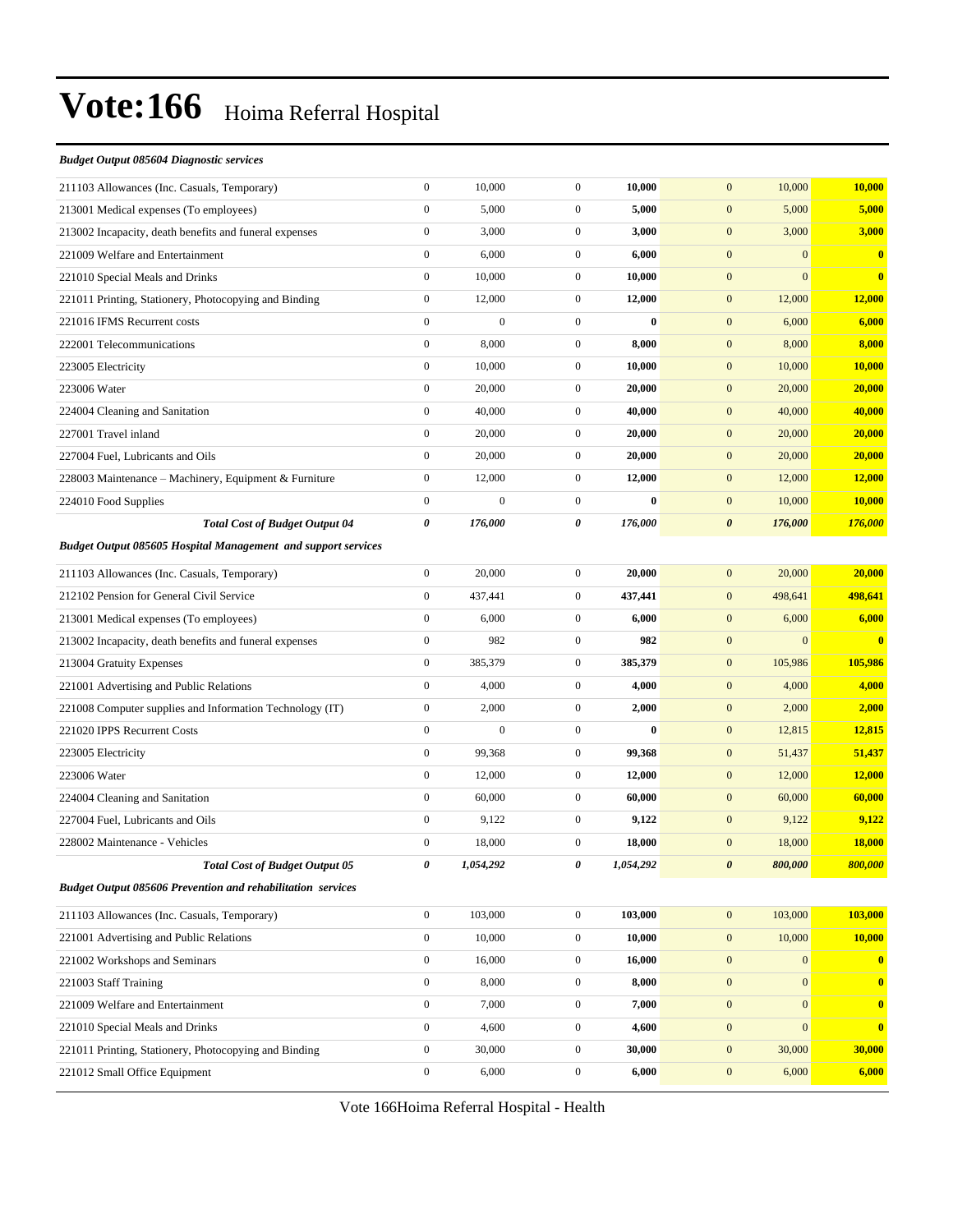| 222003 Information and communications technology (ICT)         | $\boldsymbol{0}$ | 10,000           | $\boldsymbol{0}$ | 10,000    | $\overline{0}$        | $\overline{0}$ | $\bf{0}$      |
|----------------------------------------------------------------|------------------|------------------|------------------|-----------|-----------------------|----------------|---------------|
| 223004 Guard and Security services                             | $\mathbf{0}$     | 16,000           | $\mathbf{0}$     | 16,000    | $\boldsymbol{0}$      | 16,000         | 16,000        |
| 223007 Other Utilities- (fuel, gas, firewood, charcoal)        | $\mathbf{0}$     | $\overline{0}$   | $\mathbf{0}$     | $\bf{0}$  | $\mathbf{0}$          | 10,000         | 10,000        |
| 224004 Cleaning and Sanitation                                 | $\boldsymbol{0}$ | 13,379           | $\boldsymbol{0}$ | 13,379    | $\mathbf{0}$          | 13,379         | 13,379        |
| 224005 Uniforms, Beddings and Protective Gear                  | $\boldsymbol{0}$ | 10,000           | $\mathbf{0}$     | 10,000    | $\boldsymbol{0}$      | 10,000         | 10,000        |
| 227001 Travel inland                                           | $\boldsymbol{0}$ | 31,000           | $\mathbf{0}$     | 31,000    | $\mathbf{0}$          | 47,000         | 47,000        |
| 227004 Fuel, Lubricants and Oils                               | $\boldsymbol{0}$ | 35,122           | $\boldsymbol{0}$ | 35,122    | $\mathbf{0}$          | 35,122         | 35,122        |
| 228001 Maintenance - Civil                                     | $\boldsymbol{0}$ | 48,000           | $\boldsymbol{0}$ | 48,000    | $\mathbf{0}$          | 48,000         | 48,000        |
| 228002 Maintenance - Vehicles                                  | $\boldsymbol{0}$ | 11,000           | $\mathbf{0}$     | 11,000    | $\mathbf{0}$          | 20,000         | 20,000        |
| 228003 Maintenance - Machinery, Equipment & Furniture          | $\boldsymbol{0}$ | 42,034           | $\boldsymbol{0}$ | 42,034    | $\boldsymbol{0}$      | 42,034         | 42,034        |
| 228004 Maintenance - Other                                     | $\boldsymbol{0}$ | 6,000            | $\boldsymbol{0}$ | 6,000     | $\boldsymbol{0}$      | 30,000         | 30,000        |
| 224010 Food Supplies                                           | $\boldsymbol{0}$ | $\boldsymbol{0}$ | $\mathbf{0}$     | $\bf{0}$  | $\mathbf{0}$          | 22,698         | 22,698        |
| <b>Total Cost of Budget Output 06</b>                          | 0                | 407,135          | 0                | 407,135   | $\boldsymbol{\theta}$ | 443,233        | 443,233       |
| <b>Budget Output 085607 Immunisation Services</b>              |                  |                  |                  |           |                       |                |               |
| 211103 Allowances (Inc. Casuals, Temporary)                    | $\boldsymbol{0}$ | 14,000           | $\mathbf{0}$     | 14,000    | $\mathbf{0}$          | 14,000         | 14,000        |
| 213002 Incapacity, death benefits and funeral expenses         | $\mathbf{0}$     | 4,000            | $\boldsymbol{0}$ | 4,000     | $\boldsymbol{0}$      | 4,000          | 4,000         |
| 221002 Workshops and Seminars                                  | $\boldsymbol{0}$ | 1,000            | $\boldsymbol{0}$ | 1,000     | $\boldsymbol{0}$      | $\mathbf{0}$   | $\bf{0}$      |
| 221009 Welfare and Entertainment                               | $\boldsymbol{0}$ | 2,000            | $\mathbf{0}$     | 2,000     | $\mathbf{0}$          | $\mathbf{0}$   | $\bf{0}$      |
| 221010 Special Meals and Drinks                                | $\boldsymbol{0}$ | 12,000           | $\mathbf{0}$     | 12,000    | $\mathbf{0}$          | $\overline{0}$ | $\bf{0}$      |
| 221011 Printing, Stationery, Photocopying and Binding          | $\boldsymbol{0}$ | 16,000           | $\mathbf{0}$     | 16,000    | $\mathbf{0}$          | 16,000         | 16,000        |
| 223007 Other Utilities- (fuel, gas, firewood, charcoal)        | $\boldsymbol{0}$ | 3,000            | $\mathbf{0}$     | 3,000     | $\mathbf{0}$          | 3,000          | 3,000         |
| 227001 Travel inland                                           | $\boldsymbol{0}$ | 6,000            | $\mathbf{0}$     | 6,000     | $\mathbf{0}$          | 12,000         | 12,000        |
| 227004 Fuel, Lubricants and Oils                               | $\boldsymbol{0}$ | 10,000           | $\boldsymbol{0}$ | 10,000    | $\boldsymbol{0}$      | 15,000         | 15,000        |
| 228002 Maintenance - Vehicles                                  | $\boldsymbol{0}$ | 10,000           | $\boldsymbol{0}$ | 10,000    | $\boldsymbol{0}$      | 14,000         | 14,000        |
| <b>Total Cost of Budget Output 07</b>                          | $\pmb{\theta}$   | 78,000           | 0                | 78,000    | $\boldsymbol{\theta}$ | 78,000         | 78,000        |
| <b>Budget Output 085619 Human Resource Management Services</b> |                  |                  |                  |           |                       |                |               |
| 211103 Allowances (Inc. Casuals, Temporary)                    | $\boldsymbol{0}$ | 4,000            | $\boldsymbol{0}$ | 4,000     | $\mathbf{0}$          | 4,000          | 4,000         |
| 221011 Printing, Stationery, Photocopying and Binding          | $\boldsymbol{0}$ | 4,000            | $\mathbf{0}$     | 4,000     | $\mathbf{0}$          | 4,000          | 4,000         |
| 221020 IPPS Recurrent Costs                                    | $\boldsymbol{0}$ | 4,000            | $\boldsymbol{0}$ | 4,000     | $\boldsymbol{0}$      | 4,000          | 4,000         |
| <b>Total Cost of Budget Output 19</b>                          | 0                | 12,000           | 0                | 12,000    | $\boldsymbol{\theta}$ | 12,000         | <b>12,000</b> |
| <b>Budget Output 085620 Records Management Services</b>        |                  |                  |                  |           |                       |                |               |
| 211103 Allowances (Inc. Casuals, Temporary)                    | $\boldsymbol{0}$ | 2,000            | $\boldsymbol{0}$ | 2,000     | $\overline{0}$        | 2,000          | 2,000         |
| 221011 Printing, Stationery, Photocopying and Binding          | $\boldsymbol{0}$ | 2,000            | $\mathbf{0}$     | 2,000     | $\mathbf{0}$          | 2,000          | 2,000         |
| <b>Total Cost of Budget Output 20</b>                          | 0                | 4,000            | 0                | 4,000     | $\boldsymbol{\theta}$ | 4,000          | 4,000         |
| <b>Total Cost Of Outputs Provided</b>                          | 6,198,322        | 2,099,132        | $\bf{0}$         | 8,297,454 | 6,198,322             | 1,880,939      | 8,079,261     |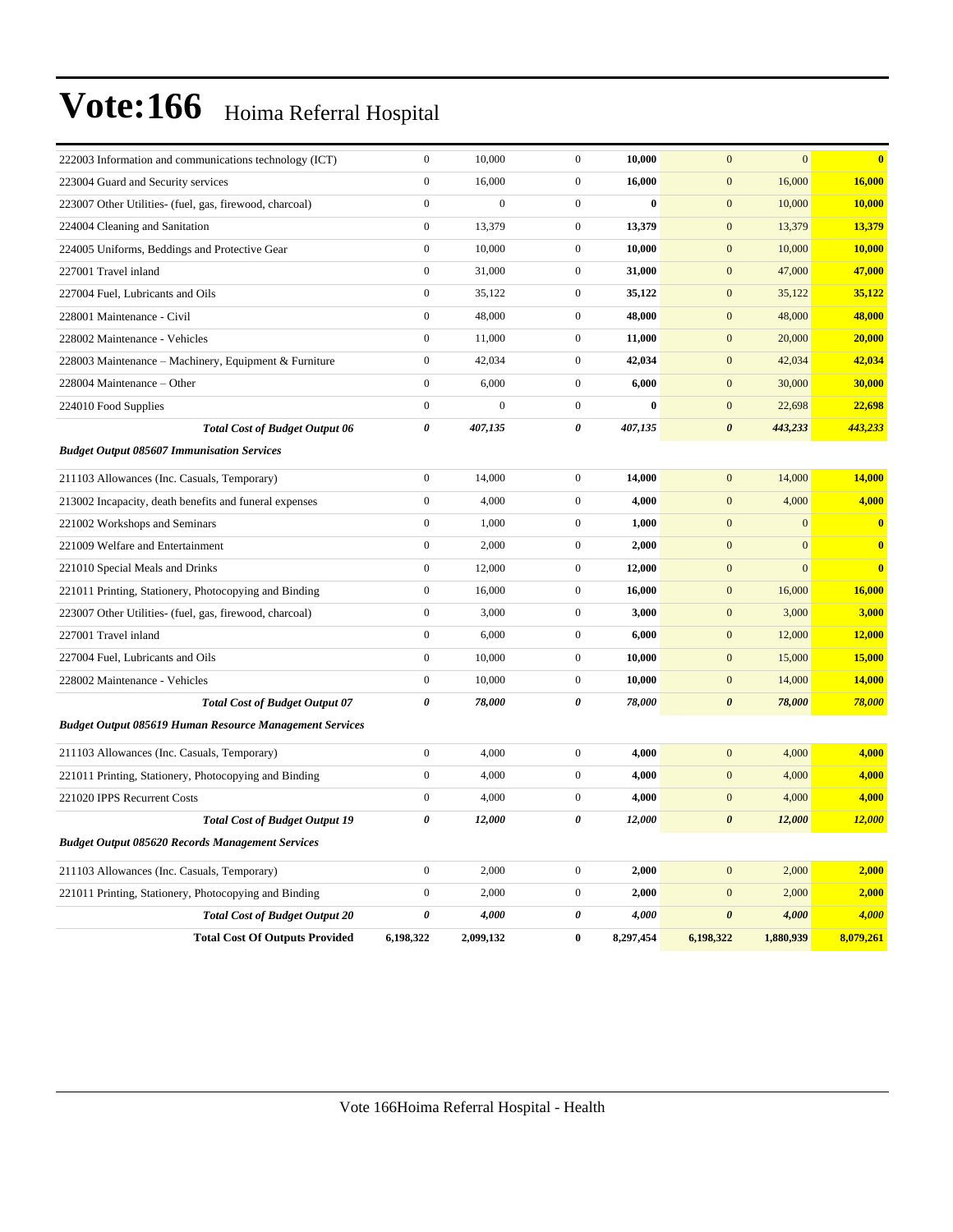| <b>Arrears</b>                                                       | Wage                   | Non Wage                | AIA              | <b>Total</b> | Wage                   | Non Wage                | <b>Total</b>          |
|----------------------------------------------------------------------|------------------------|-------------------------|------------------|--------------|------------------------|-------------------------|-----------------------|
| <b>Budget Output 085699 Arrears</b>                                  |                        |                         |                  |              |                        |                         |                       |
| 321614 Electricity arrears (Budgeting)                               | $\boldsymbol{0}$       | 54,720                  | $\mathbf{0}$     | 54,720       | $\boldsymbol{0}$       | $\mathbf{0}$            | $\bf{0}$              |
| <b>Total Cost of Budget Output 99</b>                                | $\boldsymbol{\theta}$  | 54,720                  | 0                | 54,720       | $\boldsymbol{\theta}$  | $\boldsymbol{\theta}$   | $\boldsymbol{\theta}$ |
| <b>Total Cost Of Arrears</b>                                         | $\bf{0}$               | 54,720                  | $\bf{0}$         | 54,720       | $\bf{0}$               | $\bf{0}$                | $\bf{0}$              |
| <b>Total Cost for Department 01</b>                                  | 6,198,322              | 2,153,852               | $\bf{0}$         | 8,352,174    | 6,198,322              | 1,880,939               | 8,079,261             |
| <b>Total Excluding Arrears</b>                                       | 6,198,322              | 2,099,132               | $\boldsymbol{0}$ | 8,297,454    | 6,198,322              | 1,880,939               | 8,079,261             |
| Department 02 Hoima Referral Hospital Internal Audit                 |                        |                         |                  |              |                        |                         |                       |
| Thousand Uganda Shillings                                            |                        | 2020/21 Approved Budget |                  |              |                        | 2021/22 Draft Estimates |                       |
| <b>Outputs Provided</b>                                              | Wage                   | Non Wage                | AIA              | <b>Total</b> | Wage                   | Non Wage                | <b>Total</b>          |
| <b>Budget Output 085605 Hospital Management and support services</b> |                        |                         |                  |              |                        |                         |                       |
| 211103 Allowances (Inc. Casuals, Temporary)                          | $\boldsymbol{0}$       | 8,000                   | $\boldsymbol{0}$ | 8,000        | $\mathbf{0}$           | 8,000                   | 8,000                 |
| <b>Total Cost of Budget Output 05</b>                                | 0                      | 8,000                   | 0                | 8,000        | $\boldsymbol{\theta}$  | 8,000                   | 8,000                 |
| <b>Total Cost Of Outputs Provided</b>                                | $\bf{0}$               | 8,000                   | $\bf{0}$         | 8,000        | $\bf{0}$               | 8,000                   | 8,000                 |
| <b>Total Cost for Department 02</b>                                  | $\bf{0}$               | 8,000                   | $\bf{0}$         | 8,000        | $\bf{0}$               | 8,000                   | 8,000                 |
| <b>Total Excluding Arrears</b>                                       | $\boldsymbol{0}$       | 8,000                   | $\boldsymbol{0}$ | 8,000        | $\mathbf{0}$           | 8,000                   | 8,000                 |
| Department 03 Hoima Regional Maintenance                             |                        |                         |                  |              |                        |                         |                       |
| Thousand Uganda Shillings                                            |                        | 2020/21 Approved Budget |                  |              |                        | 2021/22 Draft Estimates |                       |
| <b>Outputs Provided</b>                                              | Wage                   | Non Wage                | AIA              | <b>Total</b> | Wage                   | Non Wage                | <b>Total</b>          |
| <b>Budget Output 085605 Hospital Management and support services</b> |                        |                         |                  |              |                        |                         |                       |
| 211103 Allowances (Inc. Casuals, Temporary)                          | $\boldsymbol{0}$       | 10,000                  | $\boldsymbol{0}$ | 10,000       | $\boldsymbol{0}$       | 10,000                  | 10,000                |
| 223005 Electricity                                                   | $\boldsymbol{0}$       | 6,000                   | $\mathbf{0}$     | 6,000        | $\mathbf{0}$           | 6,000                   | 6,000                 |
| 226002 Licenses                                                      | $\boldsymbol{0}$       | 4,729                   | $\mathbf{0}$     | 4,729        | $\mathbf{0}$           | 4,729                   | 4,729                 |
| 227001 Travel inland                                                 | $\boldsymbol{0}$       | 10,000                  | $\boldsymbol{0}$ | 10,000       | $\mathbf{0}$           | 10,000                  | 10,000                |
| 227004 Fuel, Lubricants and Oils                                     | $\boldsymbol{0}$       | 20,000                  | $\boldsymbol{0}$ | 20,000       | $\mathbf{0}$           | 20,000                  | 20,000                |
| 228003 Maintenance - Machinery, Equipment & Furniture                | $\boldsymbol{0}$       | 50,000                  | $\mathbf{0}$     | 50,000       | $\boldsymbol{0}$       | 50,000                  | 50,000                |
| <b>Total Cost of Budget Output 05</b>                                | 0                      | 100,729                 | 0                | 100,729      | $\boldsymbol{\theta}$  | 100,729                 | 100,729               |
| <b>Total Cost Of Outputs Provided</b>                                | $\bf{0}$               | 100,729                 | $\bf{0}$         | 100,729      | $\bf{0}$               | 100,729                 | 100,729               |
| <b>Total Cost for Department 03</b>                                  | $\bf{0}$               | 100,729                 | $\bf{0}$         | 100,729      | $\bf{0}$               | 100,729                 | 100,729               |
| <b>Total Excluding Arrears</b>                                       | $\boldsymbol{0}$       | 100,729                 | $\boldsymbol{0}$ | 100,729      | $\mathbf{0}$           | 100,729                 | 100,729               |
| <b>Development Budget Estimates</b>                                  |                        |                         |                  |              |                        |                         |                       |
| Project 1584 Retooling of Hoima Regional Referral Hospital           |                        |                         |                  |              |                        |                         |                       |
| Thousand Uganda Shillings                                            |                        | 2020/21 Approved Budget |                  |              |                        | 2021/22 Draft Estimates |                       |
| <b>Outputs Provided</b>                                              | GoU Dev't External Fin |                         | <b>AIA</b>       | <b>Total</b> | GoU Dev't External Fin |                         | <b>Total</b>          |
| <b>Budget Output 085605 Hospital Management and support services</b> |                        |                         |                  |              |                        |                         |                       |
| 225001 Consultancy Services- Short term                              | 100,000                | $\boldsymbol{0}$        | $\mathbf{0}$     | 100,000      | $\boldsymbol{0}$       | $\boldsymbol{0}$        | $\bf{0}$              |
| Total Cost Of Budget Output 085605                                   | 100,000                | 0                       | 0                | 100,000      | $\boldsymbol{\theta}$  | $\pmb{\theta}$          | $\boldsymbol{\theta}$ |
| <b>Total Cost for Outputs Provided</b>                               | 100,000                | $\boldsymbol{0}$        | $\bf{0}$         | 100,000      | $\boldsymbol{0}$       | $\boldsymbol{0}$        | $\bf{0}$              |

Vote 166Hoima Referral Hospital - Health